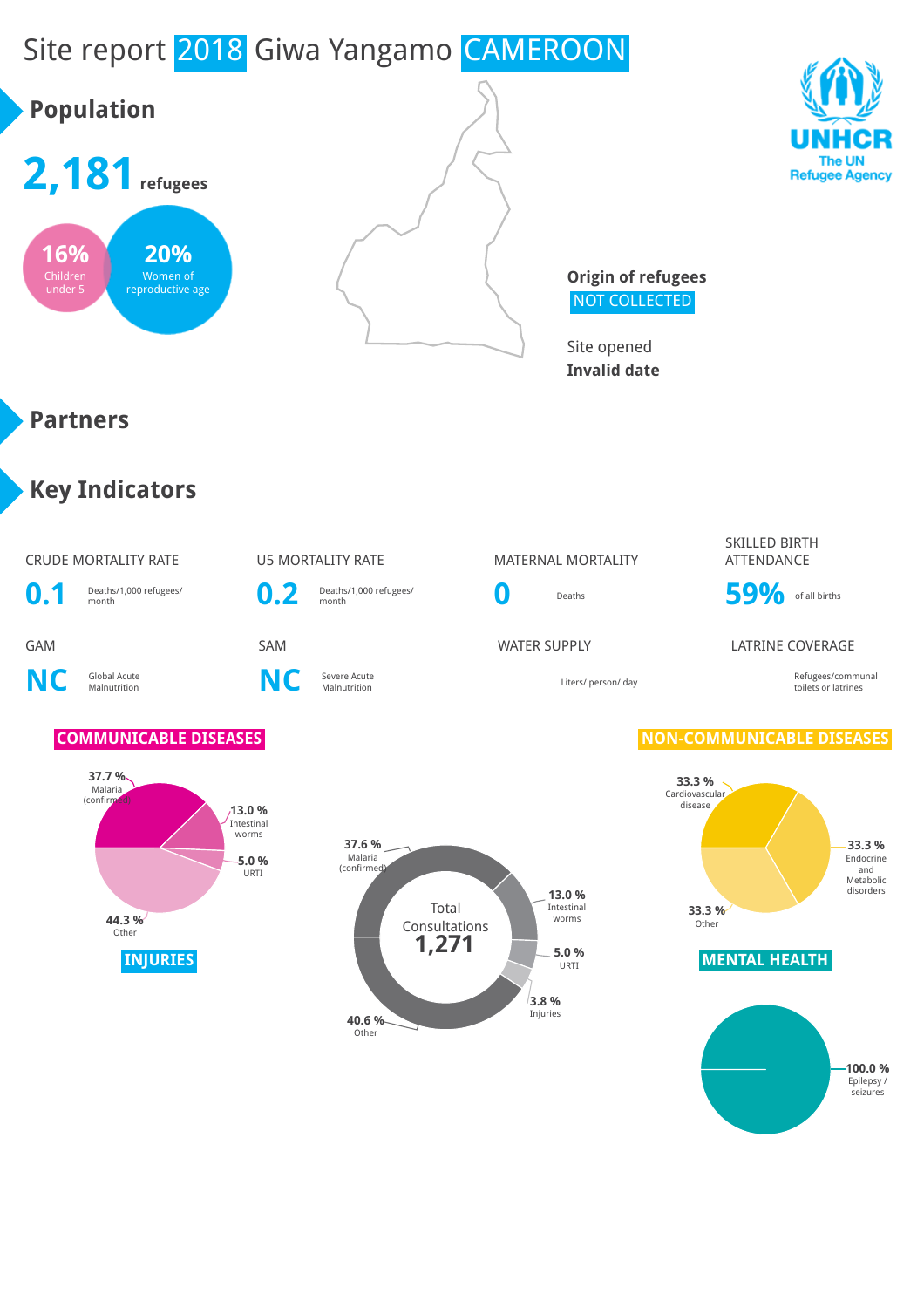### **Public Health**

| <b>HEALTH STAFFING</b>                                      | <b>INDICATOR</b> | <b>STANDARD</b> |                            | <b>MORBIDITY</b>                                 | <b>INDICATOR</b> | <b>STANDARD</b> |   |
|-------------------------------------------------------------|------------------|-----------------|----------------------------|--------------------------------------------------|------------------|-----------------|---|
| Number of medical doctors                                   |                  | 1: 50,000       | 0                          | Incidence of malaria among children under        | 84               |                 |   |
| Number of qualified nurses                                  |                  | 1:10,000        | $\bullet$                  | Incidence of watery diarrhoea among              |                  |                 |   |
| Number of community health workers                          |                  | 1: 1,000        | $\bullet$                  | children under 5                                 |                  |                 |   |
| <b>ACCESS AND UTILIZATION</b>                               | <b>INDICATOR</b> | <b>STANDARD</b> |                            | Incidence of pneumonia among children<br>under 5 | $\mathbf{0}$     |                 |   |
| Consultations per trained clinician per day                 | 5                | < 50            | Ø                          | Incidence of pneumonia among over 5              | $\mathbf 0$      |                 |   |
| Health utilisation rate (new visits / refugee /             | 0.5              | $1 - 4$         | ೞ                          | Tuberculosis success rate                        |                  | < 90%           |   |
| year)<br>Proportion of host population consultations        | 65%              |                 |                            | Were any MDR/X-TB cases diagnosed among<br>PoCs? |                  | <b>No</b>       |   |
| <b>MORTALITY</b>                                            | <b>INDICATOR</b> | <b>STANDARD</b> |                            | <b>VACCINATION</b>                               | <b>INDICATOR</b> | <b>STANDARD</b> |   |
| <b>Crude Mortality Rate</b><br>(CMR) (/1000/month)          | 0.1              | < 0.75          | $\bullet$                  | Full vaccination coverage                        | 46%              | < 95%           | € |
| <b>Under-five Mortality Rate</b><br>(U5MR) (/1000/month)    | 0.2              | $< 1.5$         | $\bullet$                  | Measles vaccination coverage                     | 46%              | < 95%           | Ø |
| <b>Infant Mortality Rate</b><br>(IMR) (/1000 livebirths)    | 0.0              | $< 30$          | $\boldsymbol{\mathcal{S}}$ | Source of vaccination data                       |                  |                 |   |
| <b>Neonatal Mortality Rate</b><br>(NNMR) (/1000 livebirths) | 0                | < 20            | $\bullet$                  | IN-PATIENT DEPARTMENT (IPD)                      | <b>INDICATOR</b> | <b>STANDARD</b> |   |
| <b>OUTBREAK ALERT AND RESPONSE</b>                          | <b>INDICATOR</b> | <b>STANDARD</b> |                            | Average length of stay (days)                    | 5.0              |                 |   |
| Proportion of outbreaks investigated within 48<br>hours     | 100%             | 100%            | $\boldsymbol{\mathcal{S}}$ | Case fatality rate                               | 0.0              |                 |   |
| Number of outbreaks reported                                | 4                |                 |                            | Hospitalisation rate                             | 74.7             | $50 - 150$      |   |

## **Reproductive Health**

| <b>ANTENATAL CARE</b>                                                                     | <b>INDICATOR</b> | <b>STANDARD</b> |   | <b>FAMILY PLANNING</b>                                                      | <b>INDICATOR</b> | <b>STANDARD</b> |   |
|-------------------------------------------------------------------------------------------|------------------|-----------------|---|-----------------------------------------------------------------------------|------------------|-----------------|---|
| Antenatal care coverage                                                                   | 40%              | > 90%           | Ω | Contraceptive prevalence rate                                               | 8%               | $\geq 30\%$     | ⊠ |
| Coverage of antenatal tetanus vaccination                                                 | 53%              | >95%            | Ω | Source of contraceptive prevalence data                                     |                  |                 |   |
| <b>DELIVERY CARE</b>                                                                      | <b>INDICATOR</b> | <b>STANDARD</b> |   | SEXUAL AND GENDER-BASED VIOLENCE (SGBV)                                     | <b>INDICATOR</b> | <b>STANDARD</b> |   |
| Proportion of births attended by skilled<br>personnel                                     | 59%              | $\geq 90\%$     | Ø | Total number of reported rapes                                              | $\mathbf{0}$     |                 |   |
| Proportion of births conducted by caesarean<br>section                                    | 0%               | $5 - 15%$       | ೞ | Proportion of eligible rape survivors provided<br>with PEP within 72 hours  |                  | 100%            |   |
| Proportion of newborn infants with low birth<br>weight (<2500 gs) (weighed within 72 hrs) | 10%              | < 15%           |   | Proportion of eligible rape survivors provided<br>with ECP within 120 hours |                  | 100%            |   |
| Proportion of teenage pregnancies                                                         | 31%              |                 |   | SEXUALLY TRANSMITTED INFECTIONS (STIS)                                      | <b>INDICATOR</b> | <b>STANDARD</b> |   |
| Still birth rate (/ 1000 total births / month)                                            | 3                |                 |   | Number of genital ulcer diseases                                            | $\mathbf{0}$     |                 |   |
| Number of maternal deaths                                                                 | $\mathbf{0}$     |                 |   | Number of Pelvic Inflammatory diseases                                      | 25               |                 |   |
| Proportion of maternal deaths investigated<br>within 48 hours                             |                  | 100%            |   |                                                                             |                  |                 |   |